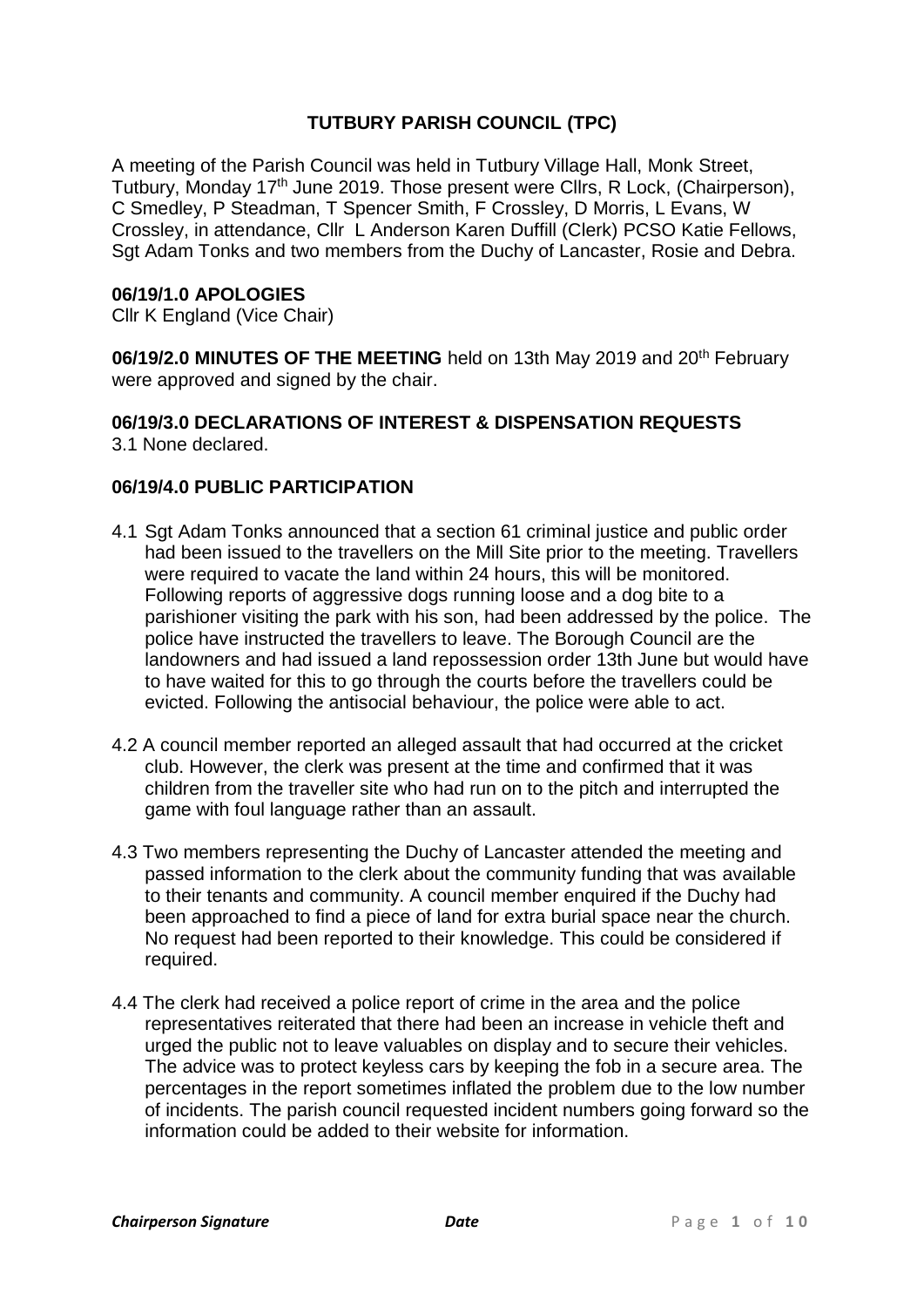# **06/19/5.0 TO CO-OPT TO THE VACANT COUNCILLOR POSITION**

5.1 There had been an application for the current vacancy and details of the application form had been circulated to councillors prior to the meeting. However, the candidate was not present at the meeting. A proposal was made to write to the candidate to invite her to be a member of the parish council, and to attend the next parish meeting. If the declaration of acceptance of office was signed at the next meeting, the candidate would be co-opted then.

## **Resolution**

Following a majority vote the clerk will write to the candidate and invite her to attend the next meeting, when she can be co-opted.

# **06/19/6.0 CLERK'S REPORT INCLUDING CORRESPONDENCE**

6.1 The clerk had received correspondence regarding overhanging trees on Bridge Street, this concern has been passed to the Borough Council to consider.

Footpath 8 was reported to the clerk as being overgrown. This and the footpath from the Baulk has been reported to the County Council to trim back. Other faults have been logged to get Green Lane hedge cut, and the verge on Belmot. The verge at the end of Ironwalls and Burton Street has been done.

# **06/19/18 7.0 BOROUGH AND COUNTY COUNCILLOR REPORT**

#### .1

7.1 County Councillor P White informed the council that the Final Highways report for the parking restrictions would be published in a couple of weeks and the public consultation will then commence.

7.1.1 A member enquired why the dangerous pothole previously reported had not been repaired. The County Councillor said he would visit the pothole after the meeting and investigate.

- 7.2 A member raised concern over the electric fence in Redhill lane was left on when the cattle was not in the field meaning there was increased risks of nasty shocks in that area.
- 7.3 A member had raised concern about the cars parked on the street in Green Lane Causing obstructions. The problem is exacerbated by there not being parking allocated for both the front and rear flats in the area. It was suggested that a white line could be marked on the pavements to allow the width of a double buggy. This may not be a practical solution. Borough Councillor S Gaskin assured parish councillors that the parking allocations are regulated for new houses,
- 7.4 Borough Councillor S Gaskin reported that there are plans to regenerate the High Street and the town centre, the area around the train station and the Washlands. A new leader Duncan Goodfellow has been appointed.
- 7.5 Borough Councillor Garry Raybould reported that there had been a survey of the bins in the High Street and replacements will be made where appropriate. to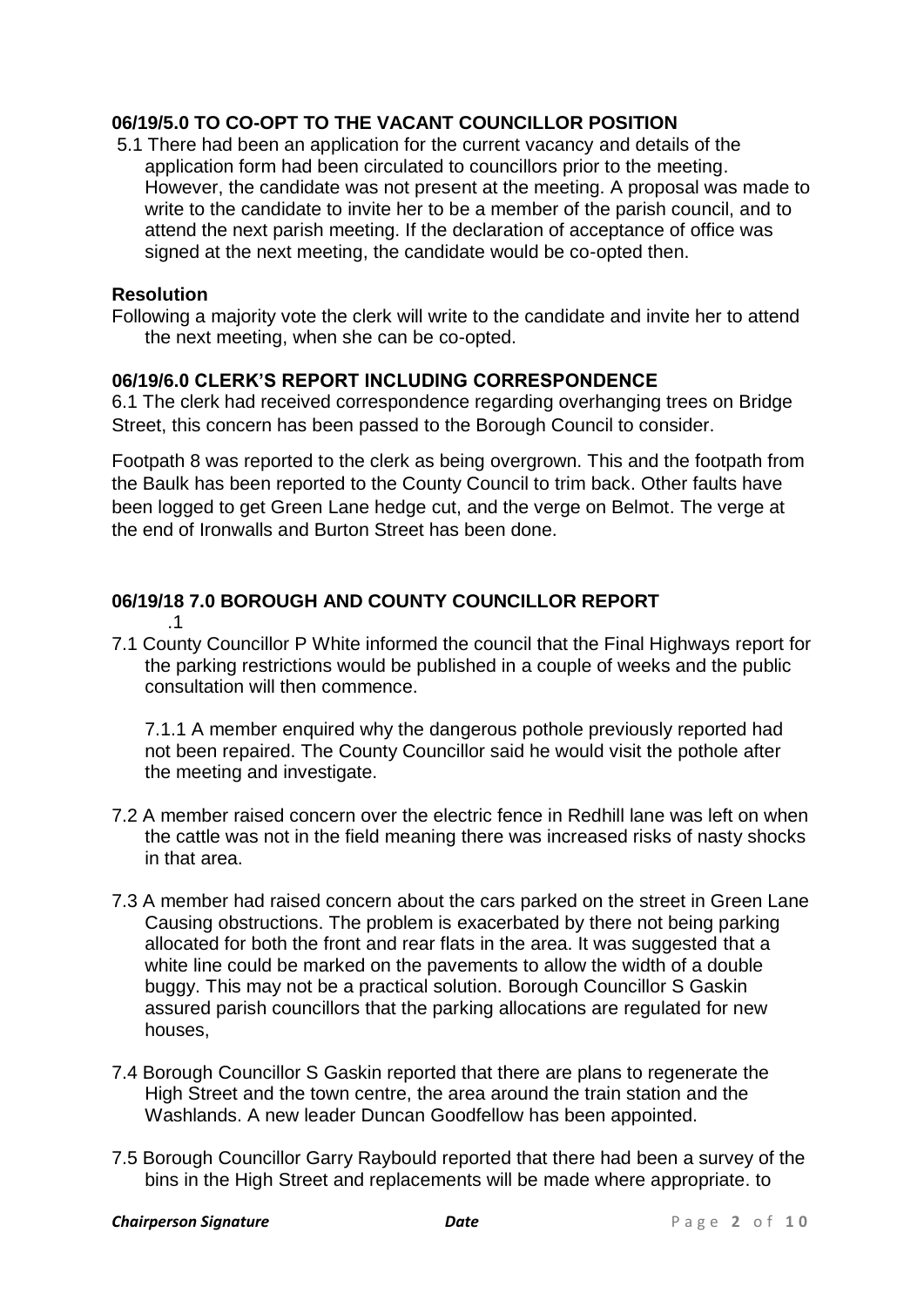make the street look better for Best Kept Village. The clerk requested that a plastic bottle recycling bin could be installed near the football pitch Cornmill Lane as most of the rubbish in that area is plastic.

- 7.6 A member enquired when the waste food recycling will be reintroduced. Cllr Gaskin would enquire.
- 7.7 Cllrs raised concern about the future security of the Mill site as Travellers did stay on the Cornmill Lane site and now the locks and barrier are extremely secure. The chair reminded a council member to use appropriate language when speaking in a public meeting. Cllr Gaskin would liaise with the Borough Council about the future access to the site that would be appropriate for farm vehicles, ESBC mower contractors and cricket club users.
- 7.8 A member enquired what committees the Borough Councillor's represented Cllr Gaskin is a member on the following committees; Licensing and scrutiny of money, police crime and fire panel member, and of consolidated charities committee. Cllr Raybould was a member of the Auditing committee.
- 7.9 A member questioned if there would be any changes to the concessionary bus passes. Cllr P White will investigate.

## **06/19/8.0 TO APPROVE THE SUBMISSION OF PUBLIC COMMENTS TO THE HIGHWAYS PROPOSALS TO PARKING AND SPEEDING PROPOSALS.**

8.1 The comments recorded at the public meeting regarding the parking and speeding proposals were distributed to the councillors. It was worth noting that the proposal numbers on the presentation were incorrect and needed updating. A member proposed that the comments were sent to the Highways department with no amendments to the Parish council's confirmed comments.

8.2 Cllrs commented that the speeding issues need further investigation and that there was disappointment that no more parking spaces had been crated through the process. However, the Parish Council's responses on these proposals still stand.

8.3 A member requested that the minutes should record the Councillor's full title and job role to ensure it was clear who they were for future reference.

## **Resolution**

All members were in favour that the public comments were sent to the Highway department. There would be no change to the council's response.

# **06/19/9.0. BUDGET UPDATE AND FINANCE REPORT**

9.1 The clerk distributed the bank reconciliation for 29<sup>th</sup> May and made reference to the budget changes previously suggested. The clerk suggested that a working party was formed to formulate d budget updates. It was suggested that the chair, vice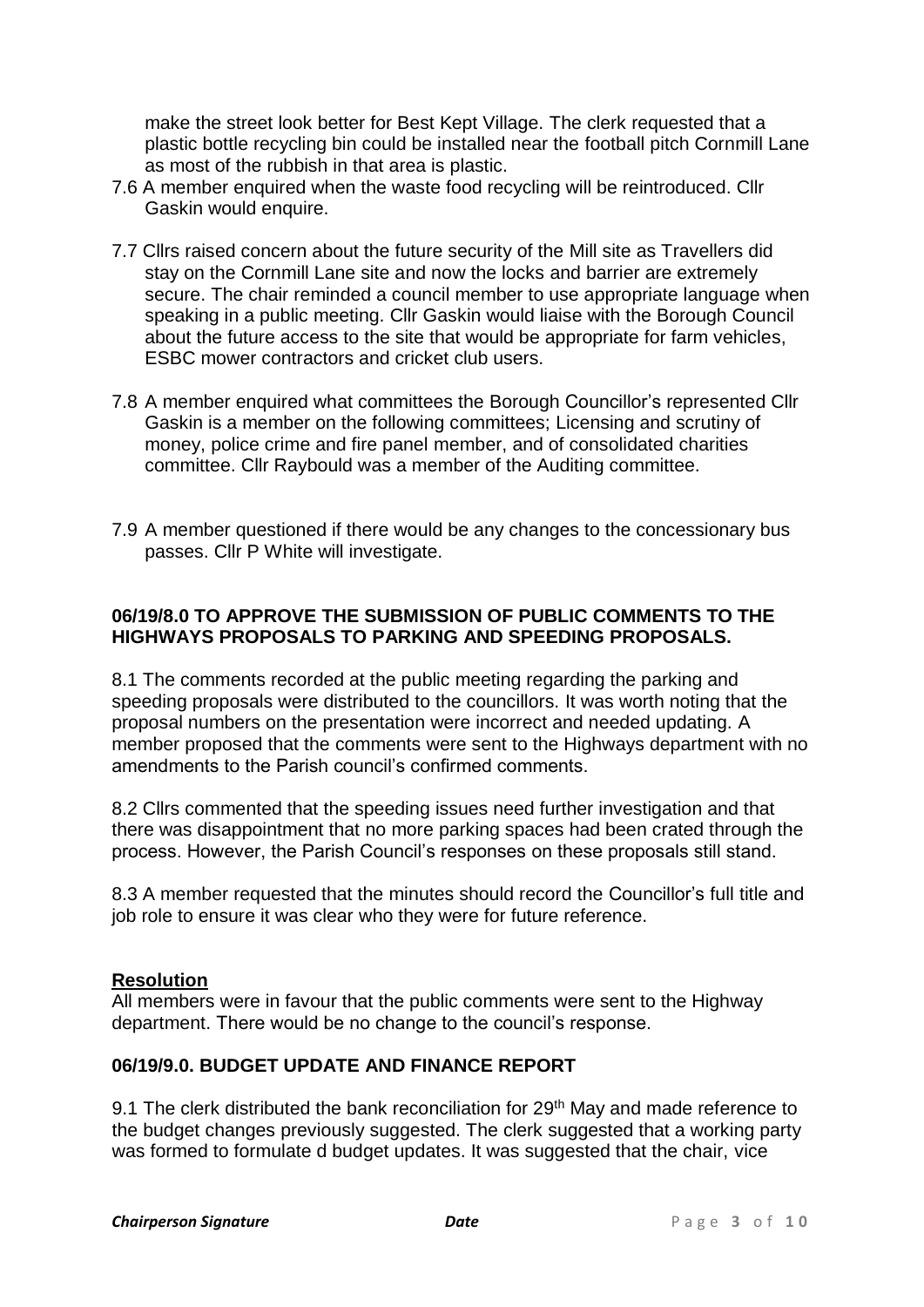chair and previous chair should form the working party. Cllr L Anderson also requested to attend the finance meeting.

## **Resolution**

The clerk will arrange a working party meeting to discuss updates to the proposed budget, based on the year end carried forward balance.

## **06/19/10.0 TO APPROVE ACCOUNTS FOR PAYMENT**

- 10.1 Council members proposed and seconded the accounts were authorised for payment.
- 10.2 Cllr P Steadman requested that the flags purchased for the High Streetcould be approved next month.

|                                     |                                        | <b>Net</b>   |            | Total + |
|-------------------------------------|----------------------------------------|--------------|------------|---------|
| To whom paid                        | Of payment                             | <b>Total</b> | <b>Vat</b> | Vat     |
| HM revenue and customs              | National Insurance                     | 106.30       | 0.00       | 106.30  |
| Karen Duffill                       | <b>Clerks Salary</b>                   | 919.36       | 0.00       | 919.36  |
| Karen Duffill                       | Clerks Expenses and mileage            | 34.32        | 0.00       | 34.32   |
| Karen Duffill                       | Envelopes                              | 5.25         | 0.00       | 5.25    |
| <b>Staffordshire County Pension</b> |                                        |              |            |         |
| Fund                                | <b>Clerks Employer Pension arrears</b> | 260.98       | 0.00       | 260.98  |
| <b>Staffordshire County Pension</b> |                                        |              |            |         |
| Fund                                | Clerks Employee Pension contribution   | 161.34       | 0.00       | 161.34  |
| <b>RB Landscaping</b>               | Church contracts and footpath inv 0059 | 200.00       | 0.00       | 200.00  |
| <b>RB Landscaping</b>               | Church contracts and footpath inv 0059 | 200.00       | 0.00       | 200.00  |
| <b>RB Landscaping</b>               | Church contracts and footpath inv 0059 | 75.00        |            | 75.00   |
|                                     | Legionella control 6 Monthly check inv |              |            |         |
| <b>Sterilizing services</b>         | 40242                                  | 64           | 12.80      | 76.80   |

## **06/19/11.0 TO RECEIVE AN UPDATE REGARDING THE BEST KEPT VILLAGE COMPETITION.**

11.1 The Best Kept Village council members confirmed individual councillor roles for the competition. The maintenance work on the bus shelters were underway

11.2 The children's poster competition entries had been collected from the school and displayed throughout the village. The winners and runners up had been selected and sent off to the competition for judging.

11.3 Cllr members requested the Borough Councillors followed up the clerk's requests to litter pick, tidy up and cut back the Cornmill Lane car park, Bridge Street and the Mill Site.

## **Resolution**

The clerk will arrange voucher prizes for the best kept poster competition.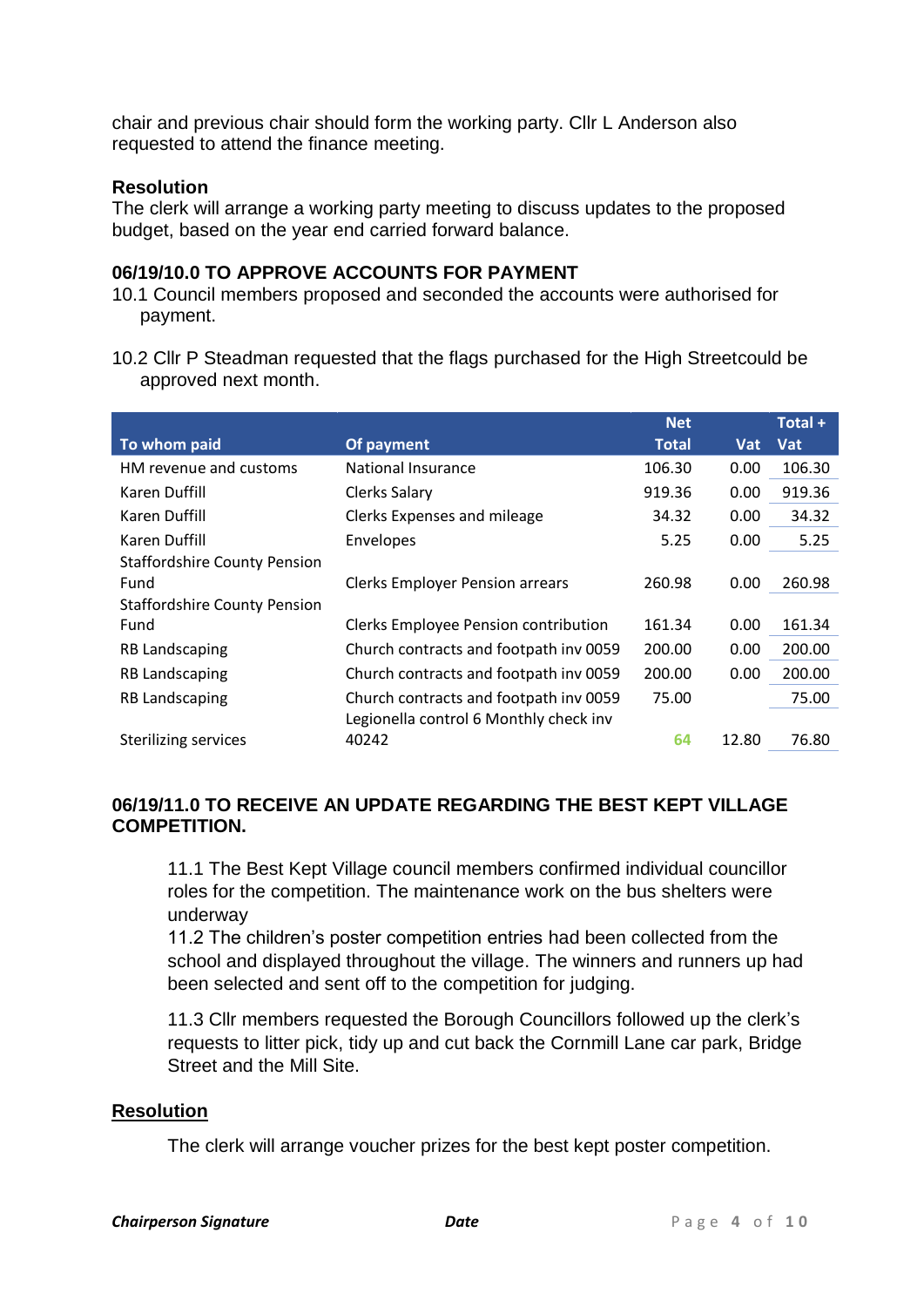# **06/19/12.0 TO CONSIDER THE REMOVAL OF RECYCLING BINS WITHIN DUKE STREETCAR PARK TO ALLOW EXTRA PARKING**

12.1 A council member raised concern that the Recycling bins in Duke Street were being abused by large amounts of cardboard boxes that are left by trade users, rather than domestic residential rubbish. This is causing an eyesore in the centre of the village. Good kerbside collections are now carried out. A member questioned whether the recycling bins are required by residents as it is trade waste that is overflowing, not domestic waster and suggested removing the bins to create additional parking spaces.

12.2 Other members suggested fly tipping is an offence and should be prosecuted. East Staffordshire Borough Council t should enforce this and empty the bins more often. Members questioned how many parking spaces this would create. More litter bins space is required after the market. A member suggested CCTV should be installed. It was thought that this takes time and there is cost and time lag. It was suggested that the trade waste was eBay businesses working from home this waste is being left in the early hours of the morning. A council member suggested the cost of CCTV could be shared between parish councils. A council member suggested to stop this behaviour signage and cameras would need to gather evidence to deter the fly tipping.

12.3 It was proposed and seconded that the bins should never be removed. Three votes supported this proposal and five were against. The proposal was rejected.

12.4 It was proposed and seconded that this should be added to a further agenda to monitor the situation and to consider further enforcement.

## **Resolution**

A proposal was seconded with a majority vote, to keep the bins and then review this on a future agenda and consider monitoring and enforcement.

## **06/19/13.0 TO FORM A WORKING GROUP TO INESTIGATE INTRODUCING YOUTH COUNCILLORS ONTO THE PARISH COUNCIL.**

13.1 Council members Cllr R Lock, Cllr C Smedley, Cllr L Anderson and Cllr T Spencer Smith agreed to investigate this for the parish council. It was suggested that the vice chair could also be invited if required.

## **06/19/14.0 TO RECEIVE A REPORT FROM THE PLAYING FIELDS COMMITTEE AND APPROVE RELATED COSTS REQUIRED FOR GOAL POSTS AND PITCH REPAIRS.**

14.1 A member updated the council on the work she had done. Ben Robinson the Chairman of Burton Albion had been contacted to assist in a pitch review of the pitch at Cornmill Lane. He recommended his contractor reviews the pitch.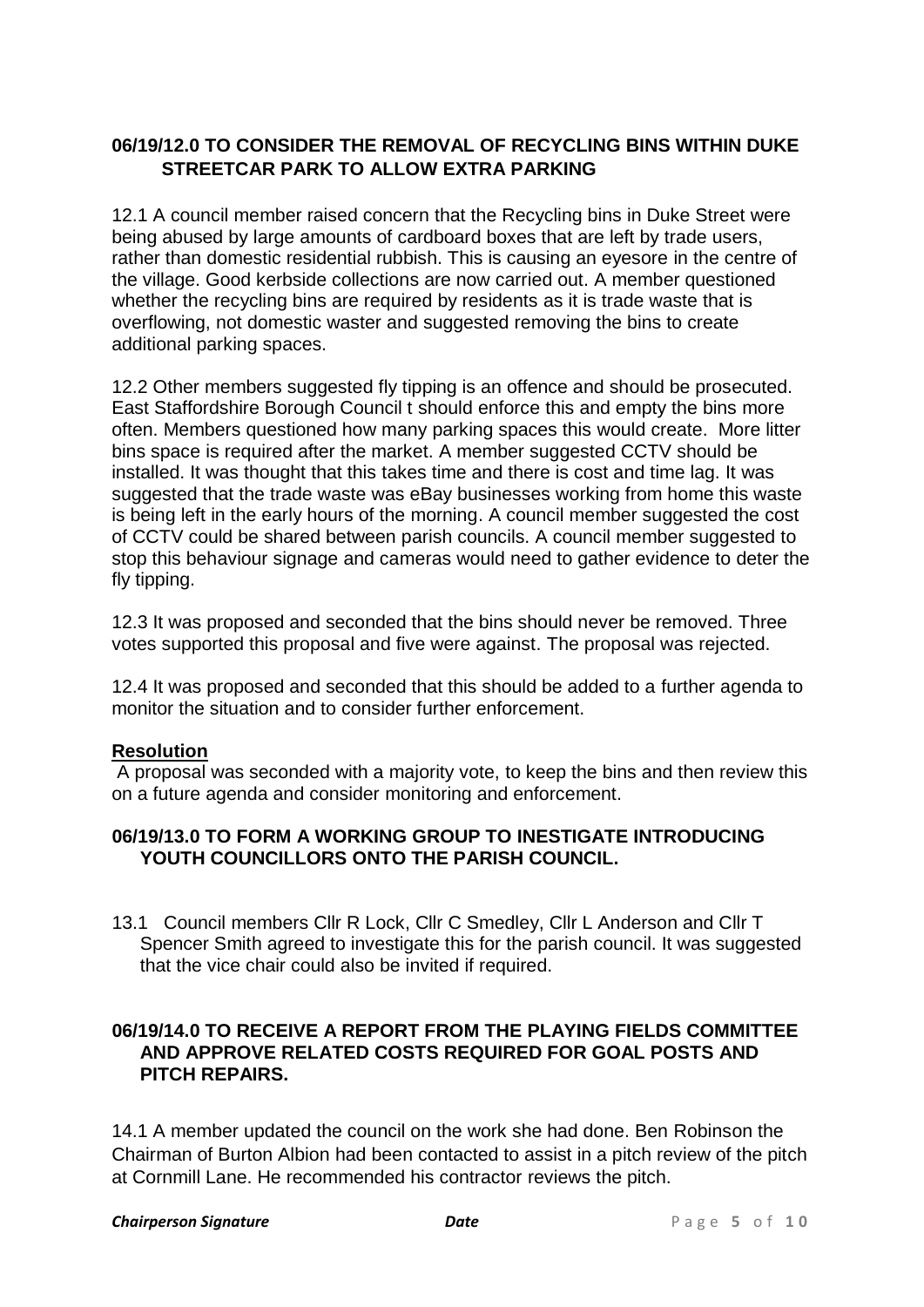Recommendations received included that the goal mouths required turfing. Verti drain would be beneficial due to the condition of the pitch being compacted and to improve drainage in the wetter months. However, a member warned against vertidrain on the pitch as new root growth needs to be sustainable. The contractor said to be cautious about moveable goal posts getting vandalised. New storage facility should be considered.

14.2 Grant assistance towards the costs of the goal posts of £750 may be available to the parish council through a grant from the Staffordshire FA. Tutbury Tigers have also applied for funding through the Birmingham FA. A member suggested that 5 a side goal posts should be purchased for the Multi Use Games Area ((MUGA)

# R**esolution**

A member proposed and this was seconded, that new movable goal posts were purchased up to the value of £3000.In addition 5 a side goal posts should be purchased. The majority voted in favour to purchase new goal posts and authorised pitch repairs based on existing recommendations.

14.3 The manager of Hatton United had contacted the clerk to request if the Junior girls' team could use the pitch on alternative Saturdays for payment in lieu of cutting and marking out the pitch. Cllrs were concerned about the pitch being overplayed and damaging the pitch. Concerns were also raised that it was not a Hatton United pitch but a Tutbury Tigers pitch. Members stated that this would require further discussion and should be added to a future agenda.

14.4 A meeting will be arranged with the football teams to agree a new pitch location. This will also have an impact on the pitch repairs required.

# **06/19/15.0 TO APPROVE THE REQUEST TO TENDER FOR THE REPAIRS TO THE TRIANGLE BENCH AND STEPS**

15.1 Cllrs approved the work specification distributed in the clerk's report to go out to tender to repair the bench and relay the steps and replace some slabs on the Triangle. A member suggested that the mahogany bench that was set into cast iron frame would require drainage cut into the seat by a jigsaw to improve it.

## **Resolution**

A proposal was made and seconded that the request to tender should be sent to the same contractors who submitted tenders for the Bus Shelter Maintenance.

# **06/19/16.0 TO RECEIVE AN UPDATE ON THE COMMUNITY BUILDING**

16.1 A member of East Staffordshire Borough Planning department contacted the parish council to arrange a meeting to discuss the amended section 106 agreement. The chair declared an interest in this topic due to the proximity of his property to the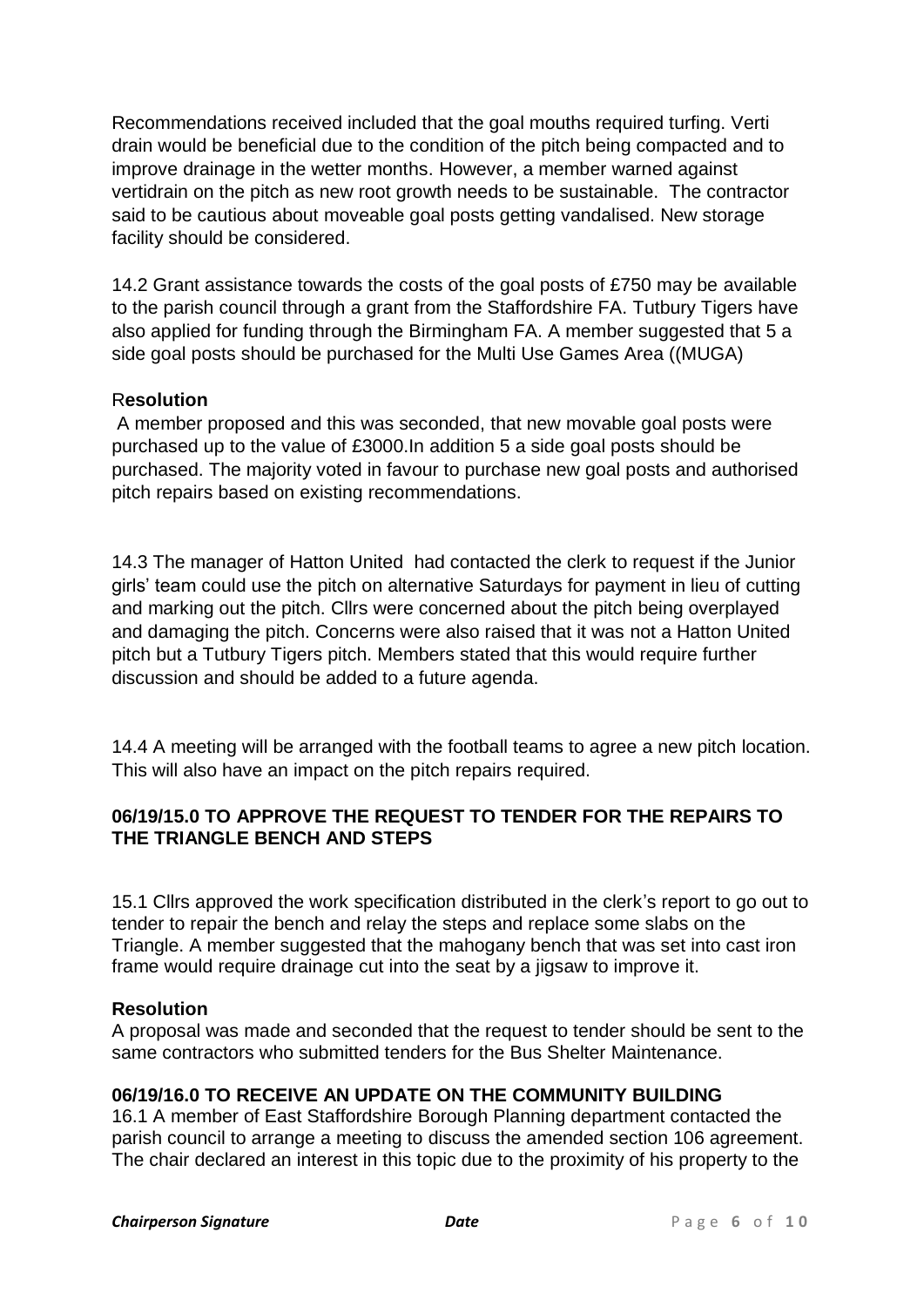proposed community building, Cllrs C Smedley, K England, F Crossley would meet the planning department to find out more.

It was resolved to extent the Meeting by 15 minutes

## **06/19/17.0 PLANNING MATTERS -TO RECEIVE COMMENTS ON RECENT APPLICATIONS**

**. 17.1** A member raised concern regarding the process of planning and recommended that all applications should be reviewed in detail in the full parish council meeting. However, other members reiterated that there was not enough time in the full parish meeting to do this and members have access to all the plans online before the meeting. Councillor recommendations should be sent to the allocated. Planning Councillor to propose a response. Councillors can comment on the recommendation in the full council meeting. This was not deemed as satisfactory. Cllrs L Anderson, Cllr L Evans, Cllr C Smedley and Cllr K England nominated themselves to form a working party to focus on planning and this structure will be added to a future agenda. Those councillors that had not viewed the plans online could not comment on the recent applications.

#### **17.2 P/2019/00642**

Proposal: Erection of a single storey rear extension and erection of a front porch.

Location: 14 Chatsworth Drive, Tutbury, Staffordshire, DE13 9NS

#### **No Objection**

#### **P/2019/00630**

Proposal: Alterations to existing steps and retaining wall to improve access to dwelling and resurfacing of existing driveway.

Location: 1 Fishpond Lane, Tutbury, DE13 9NB **No Objection**

#### **P/2019/00588**

Proposal: Demolition of existing club house and changing rooms, erection of a single storey clubhouse and creation of parking area

Location: Tutbury Cricket Ground, Mill Site, Bridge Street, Tutbury, Staffordshire, DE13 9LZ **No Objection, however, could security of the site access be considered for the proposed car park and new pavilion when planning permission is granted**

#### **P/2019/00387**

**Proposal: Listed Building Consent for the demolition of existing porch and internal and external alterations to include installation of window on west elevation and internal partitions to facilitate the conversion of part of ground floor from retail unit (Class A1 Shops) to form a residential unit**

**Location: 1 High Street, Tutbury, DE13 9LP**

**No Objection it was noted that the residence would be very small and there would be no parking provision for this additional residential unit.** P/2019/00384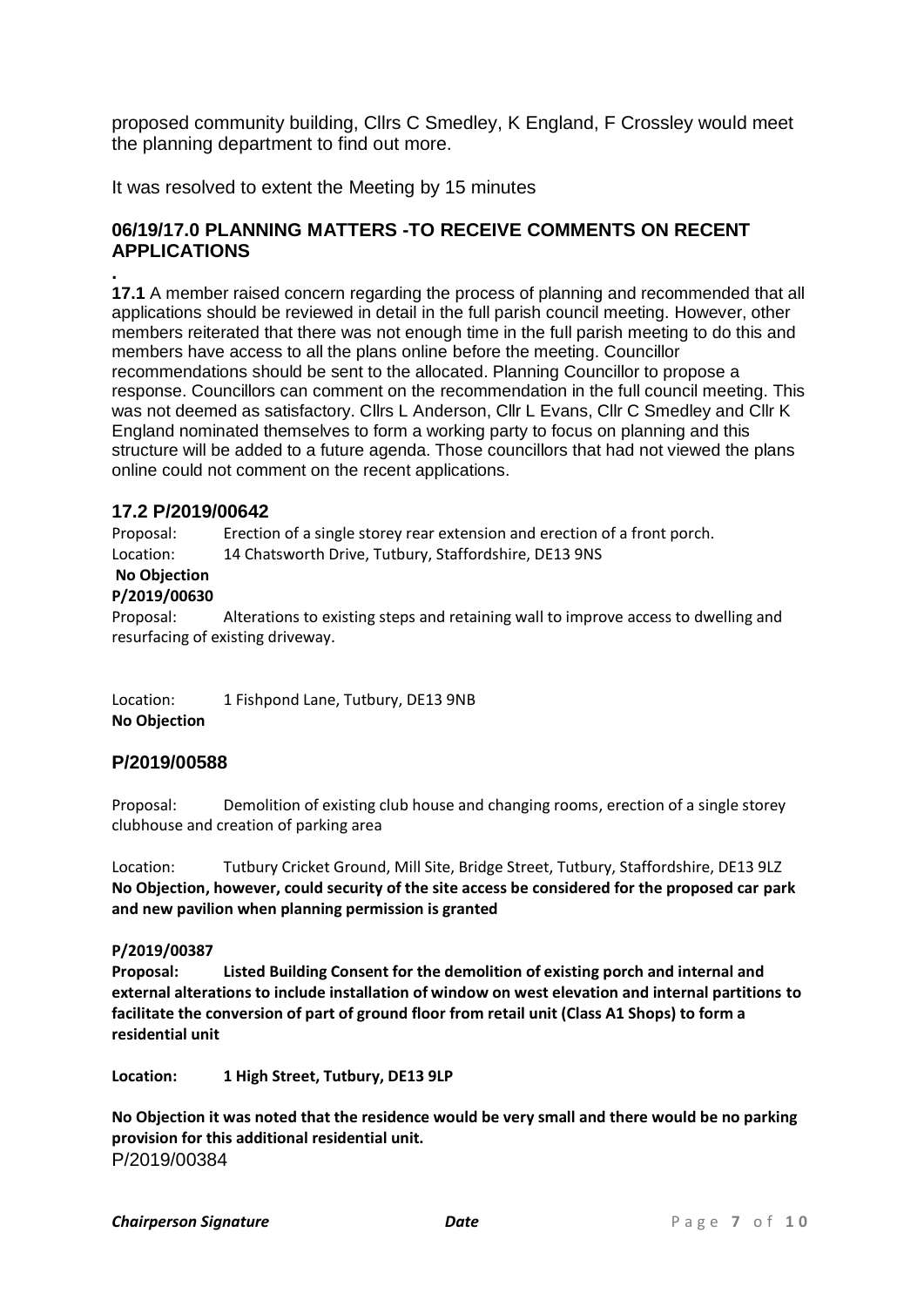**Proposal: Conversion of part of ground floor from retail unit (Class A1 Shops) to form a residential unit including demolition of existing porch Proposed No Objection as above**

**Location: 1 High Street, Tutbury, DE13 9LP**

#### P/2019/00537

**Proposal: Remodelling of existing dwelling to include single storey side extensions and raising of ridge height and front and rear dormer windows to facilitate loft conversion.**

**Location: The Pleasance, Ludgate Street, Tutbury, DE13 9NG** No objection the dwelling size is large enough for the proposed plans

#### **P/2019/00361**

**REVISED** Erection of a two-storey rear extension and single storey side/rear extension

The Parish Council would like to reiterate the existing objections and would like to speak at the planning committee for this application.

#### **DECISIONS**

#### **P/2019/00311**

Erection of replacement cricket nets and surfacing Tutbury Cricket Club, Bridge Street, Tutbury, DE13 9LZ

#### **PERMITTED P/2019/00390**

Erection of a single storey rear extension 49 Burton Street, Tutbury, Staffordshire, DE13 9NR **PERMITTED**

Erection of a single storey side and rear extensions and loft conversion with rear dormer 117 Holts Lane, Tutbury, DE13 9LG

#### **PERMITTED**

#### **P/2018/01046**

Construction of 16 dwellings with associated garages and car parking, play area, knee rail to Public Open Space, detached Community Building and car parking, associated highway and drainage infrastructure Land off Foxglove Close, Tutbury, Staffordshire

#### **PERMITTED**

**Chairperson Signature** *Date Date Page 8 of 10*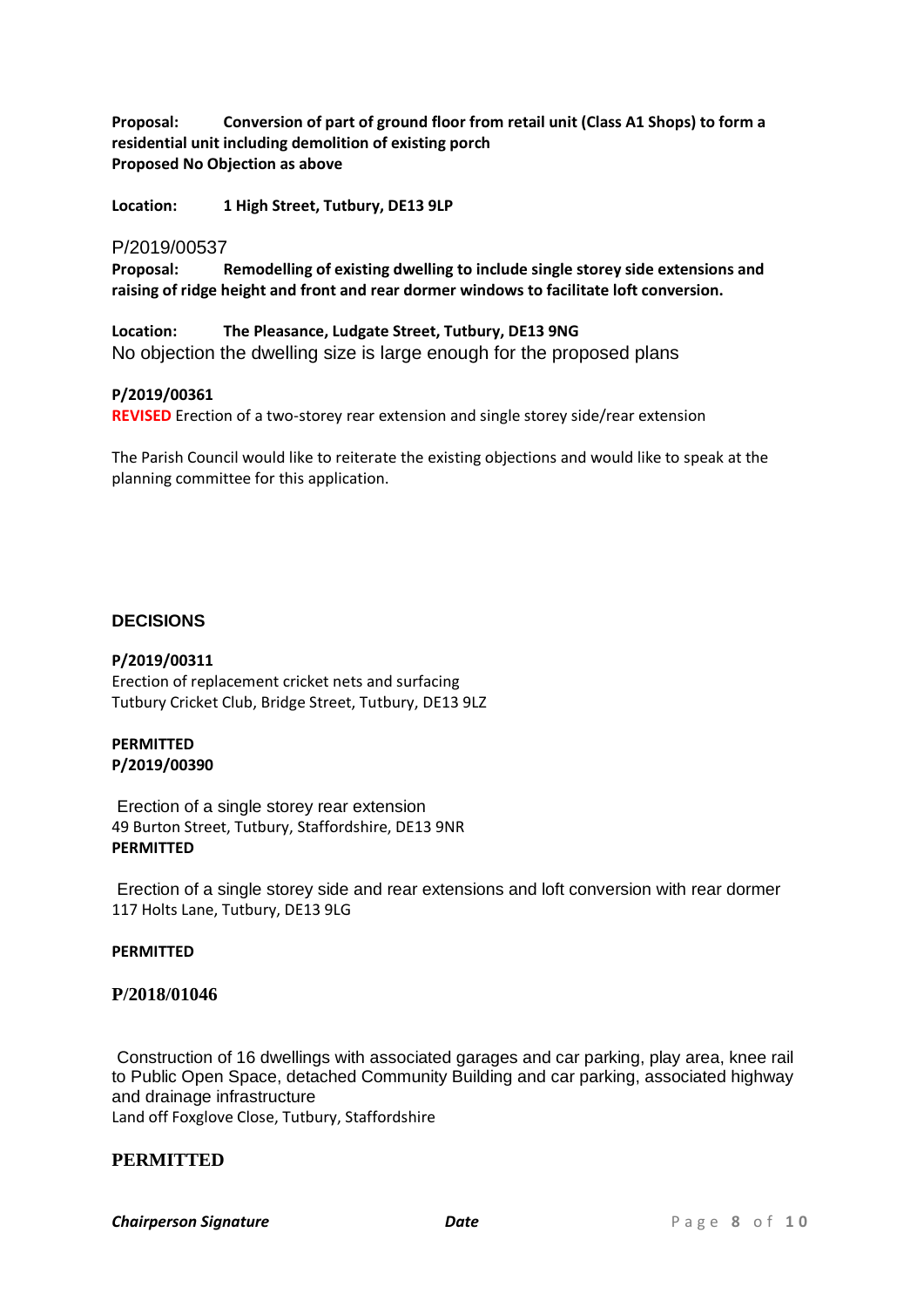P/2019/00423 Replacement front door 29 High Street, Tutbury, Staffordshire, DE13 9LS **PERMITTED**

## **06/19/18.0 TO CONSIDER AND APPROVE THE BUDGET TO SUPPORT A WORKING PARTY TO CELEBRATE 100 YEARS AFTER WW1 EVENT.**

18.1 Members raised concern that there was little time to organise a celebration of the end of the war in July. The Farmers market was a planned event that could incorporate a form of celebration. A member suggested that Tutbury Band could be involved in marking this event. Members Proposed to form a working party to spend some of the budget to commemorate ww1 to a maximum £1000.

#### **Resolution**

Cllrs W Crossley, and Cllr Steadman would form a working party to spend some of the budget to commemorate ww1 to a maximum £1000. A majority vote supported the proposal.

#### **06/19 19.0 TO CONSIDER INSTALLATION OF A SEAT IN HIGH STREET BUS SHELTER.**

**19.1** This will be added to a future agenda.

Item 20.0 duplication of item 11

## **06/19 21.0 ITEMS FOR THE NEXT AGENDA**

- **Walking of the footpaths**
- **To consider fair trade support**
- **To consider installation of a seat in the High Street Bus Shelter.**
- **To consider planning matters in parish meetings**
- **To consider a Skate Park**
- **To consider iPad for online access for councillors**

#### **06/19/22.0 Date of Next Meeting**

**22.1** 15th July 2019

Meeting closed at 9.50pm